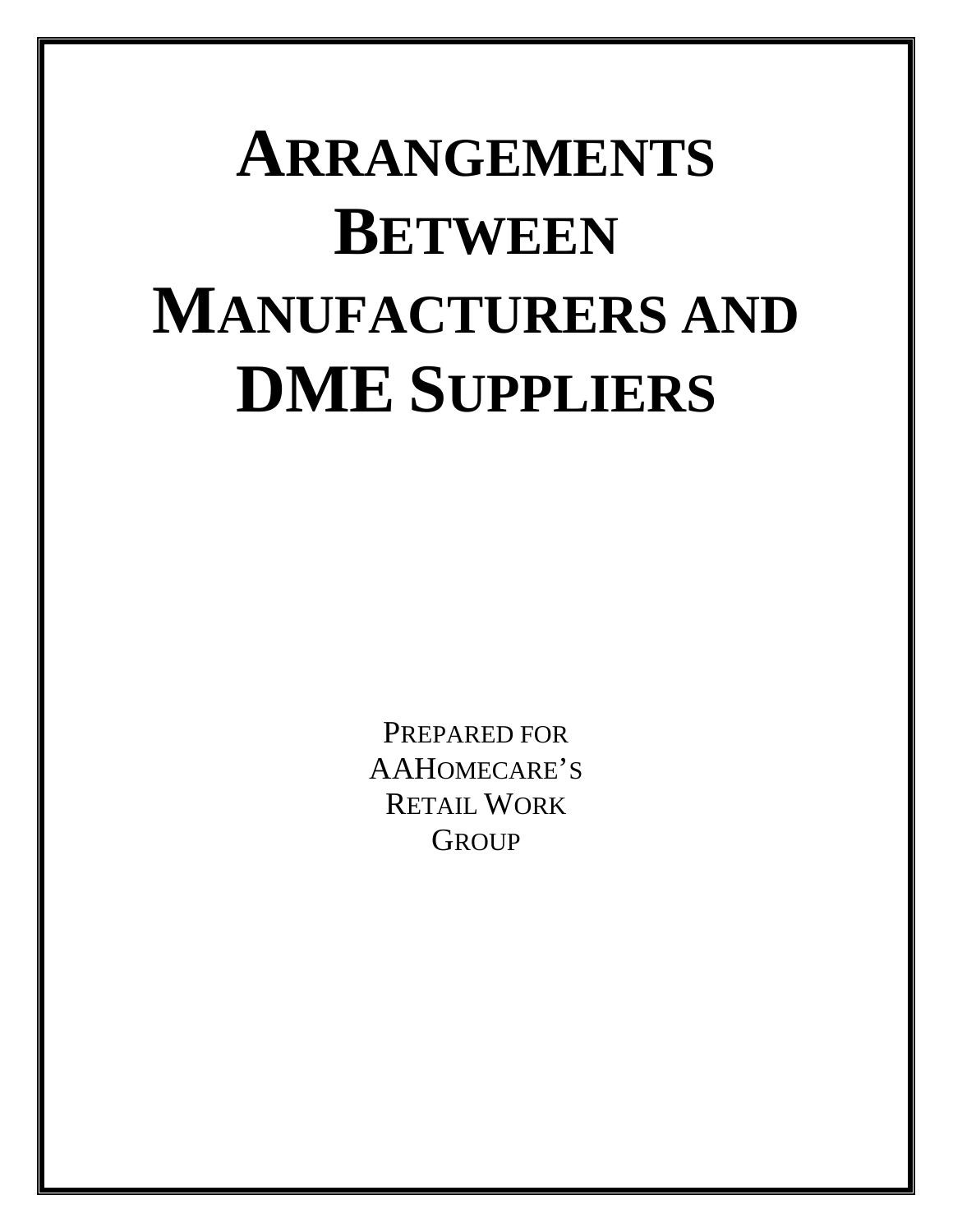## **RETAIL WORK GROUP**

AAHomecare recognizes that billing Medicare on an assignment basis has become very challenging for many DME suppliers. AAHomecare also understands that many DME suppliers see an opportunity in implementing an innovative retail business in which customers pay cash. For these reasons, AAHomecare has formed a Retail Work Group comprised of stakeholders in the DME industry. The Retail Work Group is developing tools for suppliers to utilize as they move into the retail market. These tools include educational "white papers" such as this paper entitled "Arrangements Between Manufacturers and DME Suppliers."

This white paper was prepared for the Retail Work Group by Jeffrey S. Baird, Esq., Chairman of the Health Care Group of Brown & Fortunato, P.C. Mr. Baird can be contacted at 806-345-6320 and *jbaird@bf-law.com.* 

The AAHomecare staff liaison for the Retail Work Group is Ashley Plauché, Manager of Government Affairs. Ms. Plauché can be contacted at [ashleyp@aahomecare.org.](mailto:ashleyp@aahomecare.org)

For further information about this white paper, contact Mr. Baird. For information about the Retail Work Group, contact Ms. Plauché.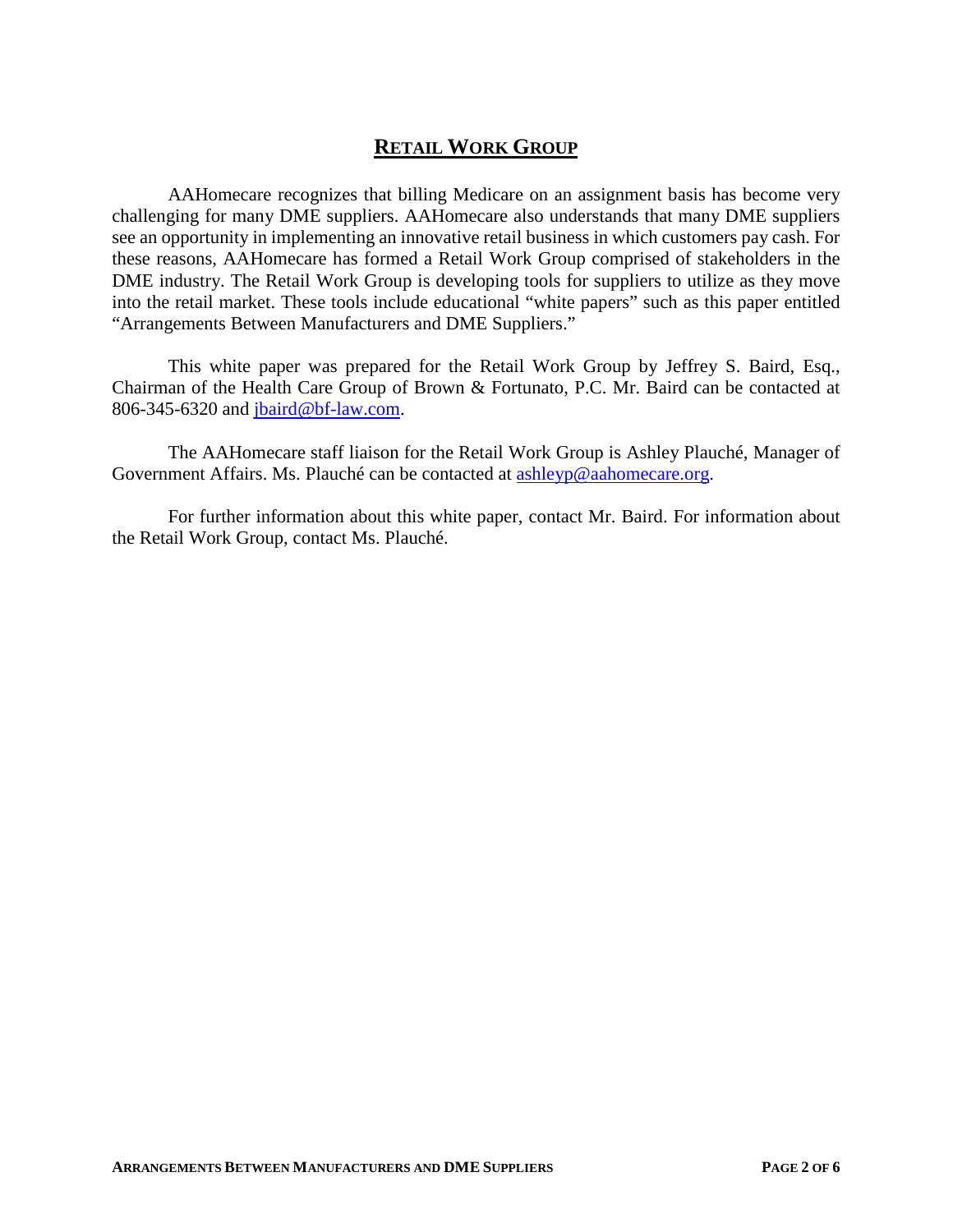### **ARRANGEMENTS BETWEEN MANUFACTURERS AND DME SUPPLIERS** By: Jeffrey S. Baird, Esq.

DME suppliers and manufacturers are dependent on each other for success. Manufacturers need financially stable suppliers to purchase their products. Suppliers need their manufacturers to (i) provide quality products and (ii) offer reasonable credit terms. Suppliers and manufacturers, justifiably, work together to promote the manufacturer's products and the supplier's business. As they work together, manufacturers and DME suppliers need to avoid implicating the federal antikickback statute ("AKS") and the federal False Claims Act ("FCA").

And so the question becomes: What kind of arrangements can a manufacturer and supplier legally enter into … and what kind of arrangements should the manufacturer and supplier avoid? This white paper addresses these two questions.

#### Applicable Law

The AKS makes it a felony to knowingly and willfully offer, pay, solicit, or receive any remuneration to induce a person or entity to refer an individual for the furnishing or arranging for the furnishing of any item or service reimbursable by a federal health care program ("FHCP") (e.g., Medicare, Medicare Advantage, Medicaid, Medicaid Managed Care, TRICARE), or to induce a person to purchase, lease, or recommend the purchase or lease of any item or service reimbursable by a FHCP. A number of courts have adopted the "one purpose" test, which is if one purpose of a payment is to induce referrals, then it violates the AKS regardless of whether the payment is fair market value for otherwise legitimate services rendered.

The FCA states that any person or entity who knowingly presents to a federal health care program a fraudulent claim for payment, or knowingly uses a false record or statement to obtain payment from a federal program, is subject to civil monetary penalties.

Because of the breadth of the AKS, the Office of Inspector General ("OIG") has adopted "safe harbors" that provide immunity from the AKS if certain requirements are met. Two safe harbors are particularly relevant to arrangements between manufacturers and DME suppliers:

- **Personal Services and Management Contracts Safe Harbor -** This safe harbor permits payments to referral sources as long as a number of requirements are met. Two of the most important requirements are that (i) payments must be pursuant to a written agreement with a term of at least one year and (ii) the aggregate compensation must be set in advance (e.g., \$60,000 over the next 12 months, or \$5000 per month), be consistent with fair market value, and not be determined in a manner that takes into account the volume or value of any referrals or business generated between the parties.
- **Discount Safe Harbor** On condition that certain requirements are met, this safe harbor permits discounts on items or services for which the federal government may pay, either fully or in part, under Medicare, Medicaid, or another federal health care program. The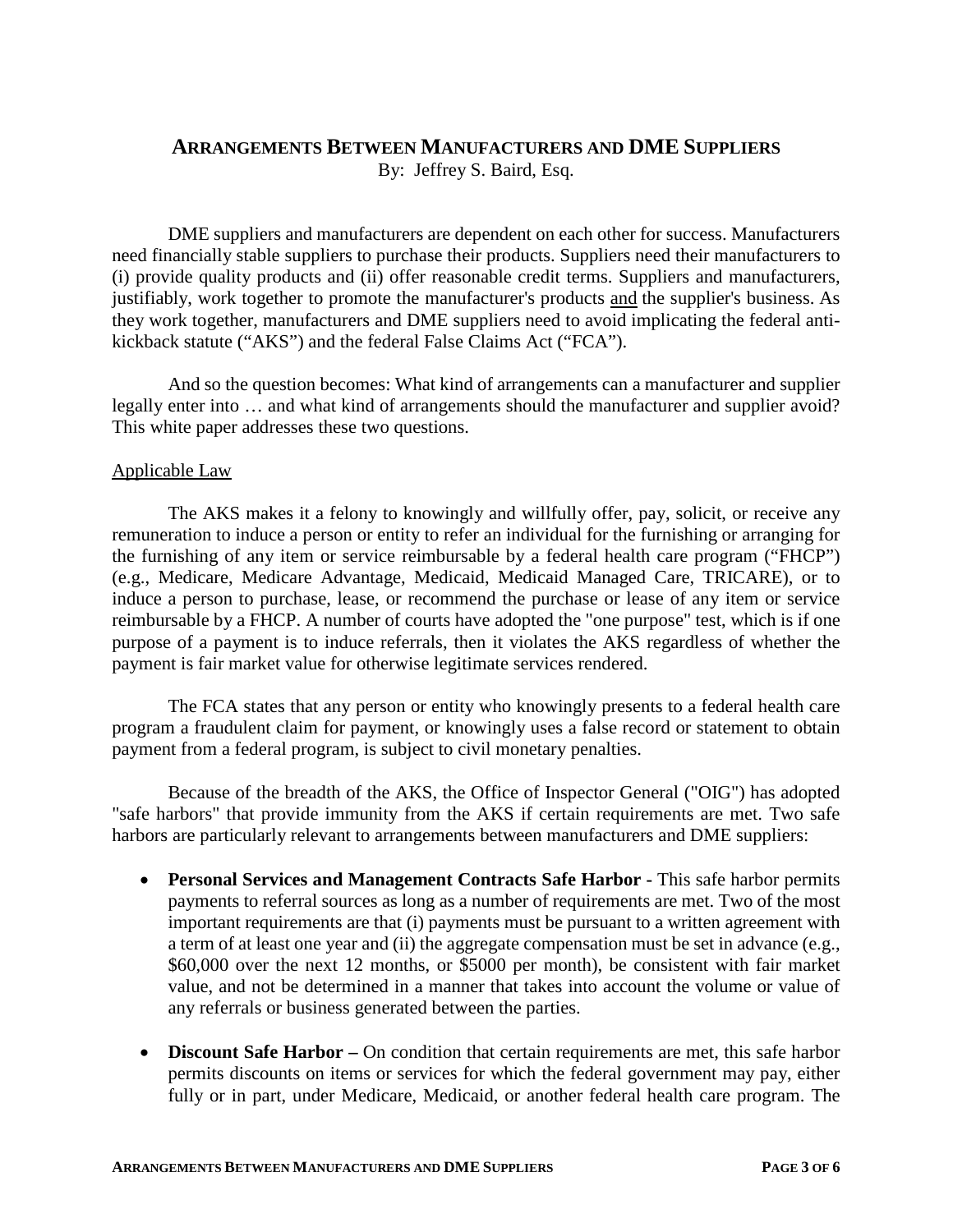term "discount" refers to either (i) a reduction in the amount a buyer is charged for an item or service based on an arm's length transaction or (ii) a rebate, which is an amount that is described in writing at the time of the purchase but is paid at a later date. The safe harbor specifically excludes the following from the definition of a discount: (i) cash payments or cash equivalents (except rebate checks); (ii) supplying one good or service without charge to induce the purchase of a different good or service, unless the goods and services are reimbursed by the same federal programs using the same methodology and the reduced charge is fully and appropriately disclosed to the federal programs; and (iii) other remuneration, in cash or in kind, not explicitly described by the safe harbor. The safe harbor establishes distinct disclosure obligations for the different types of entities in a discount arrangement: sellers (e.g., manufacturers), buyers (e.g., suppliers that purchase goods or services), and offerors (e.g., parties who serve as middlemen and arrange for discounts between buyers and sellers). The safe harbor's obligations for buyers are further defined depending on whether the entity is (i) acting under a risk contract; (ii) reports costs on a cost report; or (iii) submits a claim or a request for payment for the discounted item or service and payment may be made, in whole or in part, under Medicare, Medicaid, or other federal health care programs. A DME supplier must comply with specific standards in order to invoke the protection of the discount safe harbor. First, the "discount must be made at the time of the sale of the good or service or the terms of the rebate must be fixed and disclosed in writing to the buyer at the time of the initial sale of the good or service." Second, the buyer must provide, "upon request by the Secretary or a State agency" an "invoice, coupon or statement" from the seller that "fully and accurately" reports such discount.

#### Arrangements to Avoid

**Manufacturer Provides Free Advertising for Supplier –** Normally, a television commercial, print ad, or website, paid for by a manufacturer, will only promote the manufacturer and its products. The manufacturer's ad typically makes no mention of a particular DME supplier. Assume, however, that a manufacturer pays for an ad that not only promotes the manufacturer and its products, but also promotes ABC Medical Equipment, Inc. ("ABC"). Assume further that ABC pays nothing to the manufacturer for the ad. This arrangement implicates the AKS because (i) the manufacturer is providing "something of value" to ABC (free advertising) and (ii) ABC is, in turn, purchasing products from the manufacturer......that a FHCP will eventually pay for.

**Manufacturer Provides Advertising for Supplier and Supplier Pays Less Than Fair Market Value -** Same as the preceding paragraph except that ABC pays the manufacturer for the advertising, but the payments are less than fair market value ("FMV"). This arrangement implicates the AKS because (i) the manufacturer is providing "something of value" to ABC (advertising for a cost that is below FMV) and (ii) ABC is, in turn, purchasing products from the manufacturer......that a FHCP will eventually pay for.

**Rebates and Discounts Tied to Conversions -** The manufacturer offers rebates and discounts to ABC that are tied to the number of FHCP beneficiaries who, at the prompting of ABC, switch (or "convert") from products made by other manufacturers to products made by the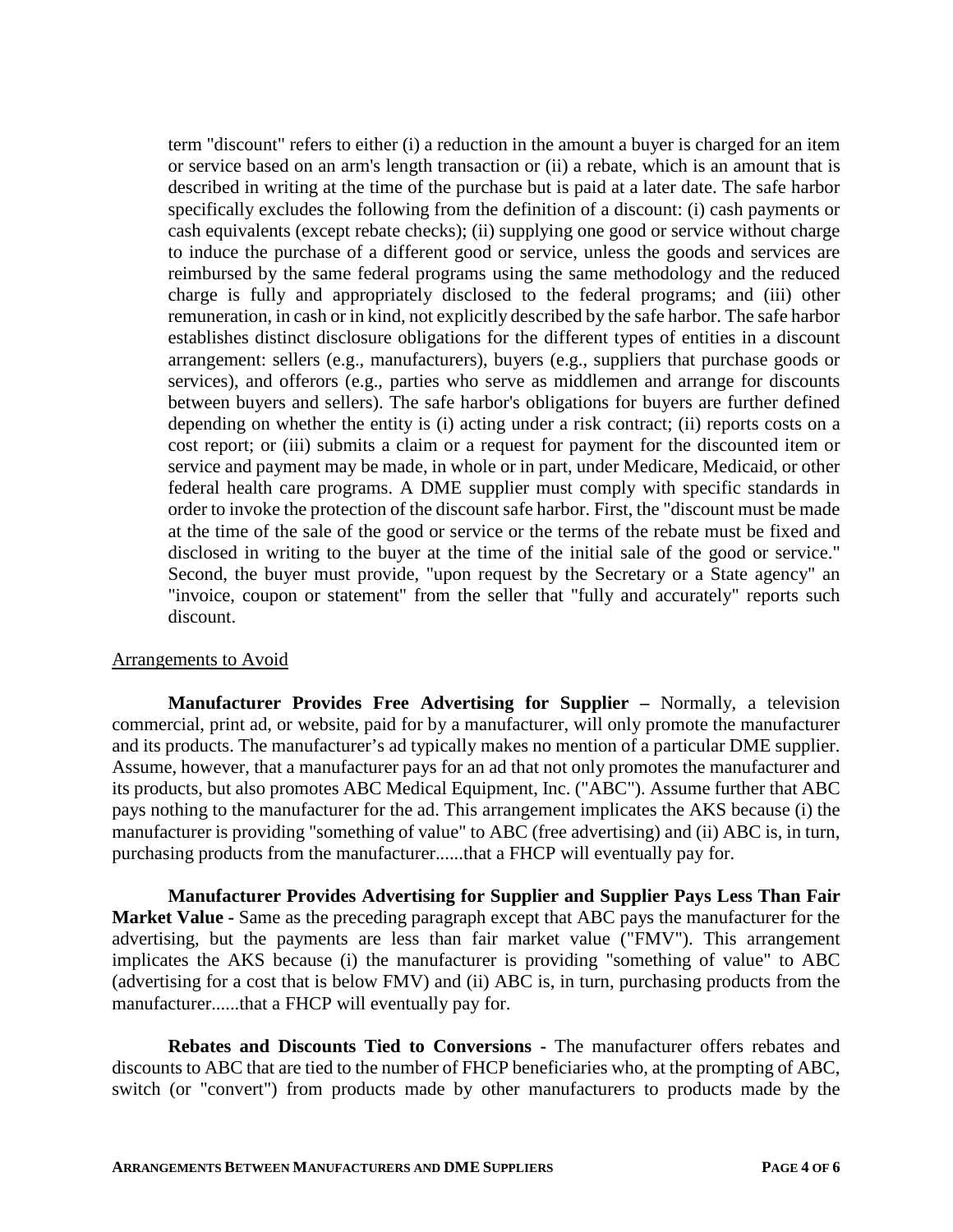manufacturer offering the rebates/discounts to ABC. This arrangement implicates the AKS because (i) the manufacturer is providing "something of value" to ABC (rebates and discounts) and (ii) ABC is, in turn, converting patients to purchase the manufacturer's products … that a FHCP will eventually pay for.

**Payments/Gifts by Manufacturer to ABC's Sales Reps -** The manufacturer offers payments, normally in the form of percentage commissions, to ABC's sales reps as a reward for promoting the sale of the manufacturer's products. Alternatively, the manufacturer offers gifts (e.g., a trip to Cabo) to ABC's sales reps as a reward for promoting the sale of the manufacturer's products. This arrangement implicates the AKS because (i) the manufacturer is providing "something of value" to ABC (payments and gifts to ABC's sales reps) and (ii) ABC is, in turn, promoting the sale of the manufacturer's products … that a FHCP will eventually pay for.

**Referrals Tied to the Purchase of the Manufacturer's Products -** Assume that the manufacturer advertises its products through television commercials, print ads, and the manufacturer's website. Assume that the advertisements include (i) a toll-free number for the prospective customers to call the manufacturer and (ii) a place on the website that allows the prospective customer to contact the manufacturer. Assume that the manufacturer forwards these leads only to those DME suppliers that commit to provide the manufacturer's products to the leads. This arrangement implicates the AKS because (i) the manufacturer is providing "something of value" to ABC (forwarding of leads, including FHCP patient leads) and (ii) ABC is, in turn, committing to only sell the manufacturer's products to the leads … some of which a FHCP will eventually pay for.

**Manufacturer Provides Services, At No Charge, to the Supplier -** The manufacturer provides services, at no charge, to the supplier. For example, the manufacturer may (i) provide "call center" services in which the manufacturer calls the supplier's customers (on behalf of the supplier) to determine if the customers need a refill of the manufacturer's products and/or (ii) provide billing services (or billing consulting services) to the supplier. The arrangement implicates the AKS because (i) the manufacturer is providing "something of value" to ABC (free services) and (ii) ABC is, in turn, purchasing the manufacturer's products … that a FHCP will eventually pay for.

**Manufacturer Provides Services, At Below FMV, to the Supplier -** Same as the preceding paragraph except that the supplier pays the manufacturer for the services. However, the payment by the supplier is below FMV. The arrangement implicates the AKS because (i) the manufacturer is providing "something of value" to ABC (services at below FMV) and (ii) ABC is, in turn, purchasing the manufacturer's products … that Medicare will eventually pay for.

#### Acceptable Arrangements

**Cooperative Marketing Agreement -** The manufacturer and DME supplier enter into an arrangement in which the manufacturer advertises its products and the supplier's ability to provide the products. The supplier pays the manufacturer for the supplier's prorate share of the expenses of the advertisements.